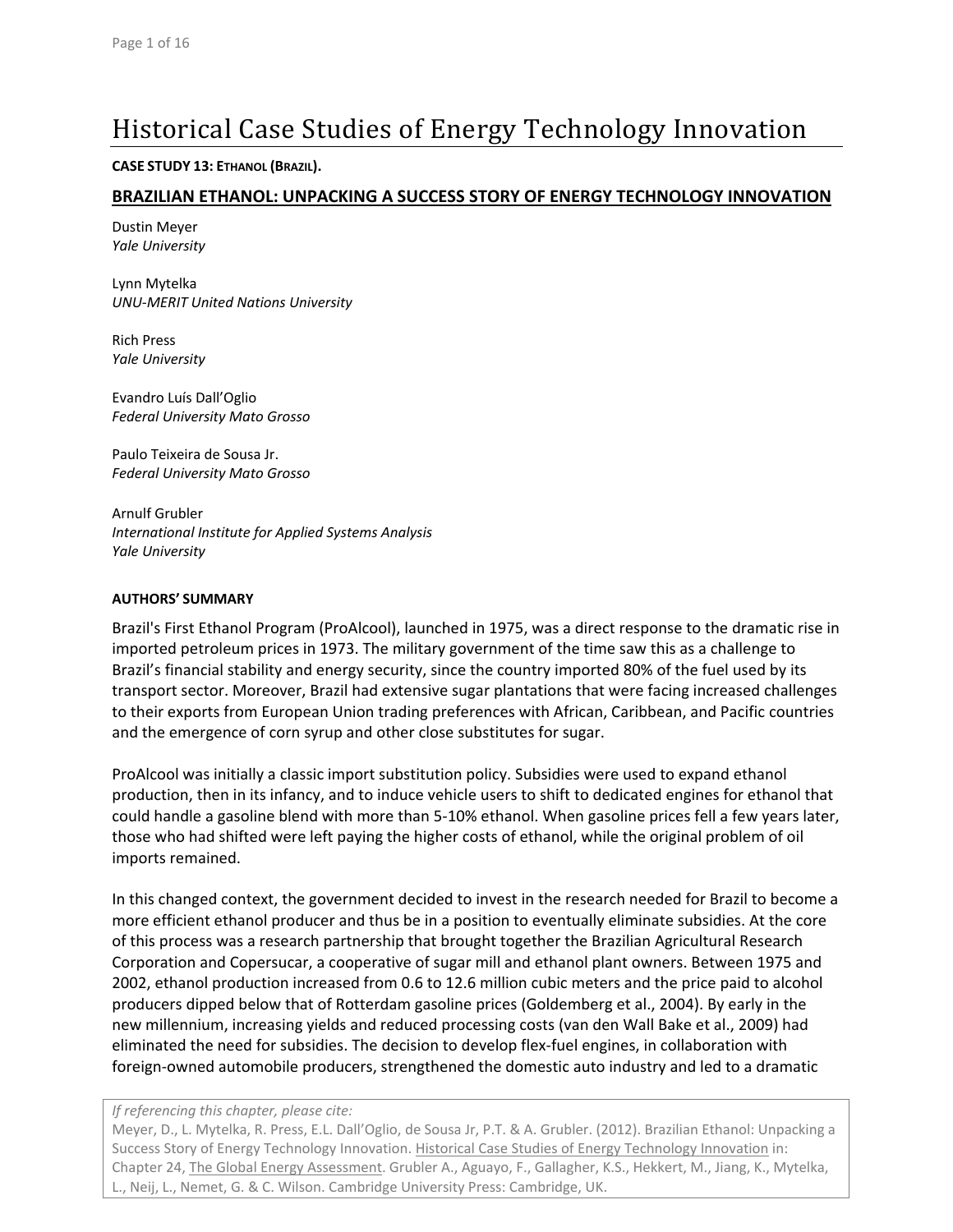shift in consumption habits and practices, thus further building the market. Introduced in 2003, flex-fuel vehicles accounted for 81% of the light vehicle registrations by 2008 (ANFAVEA, 2008).

*If referencing this chapter, please cite:*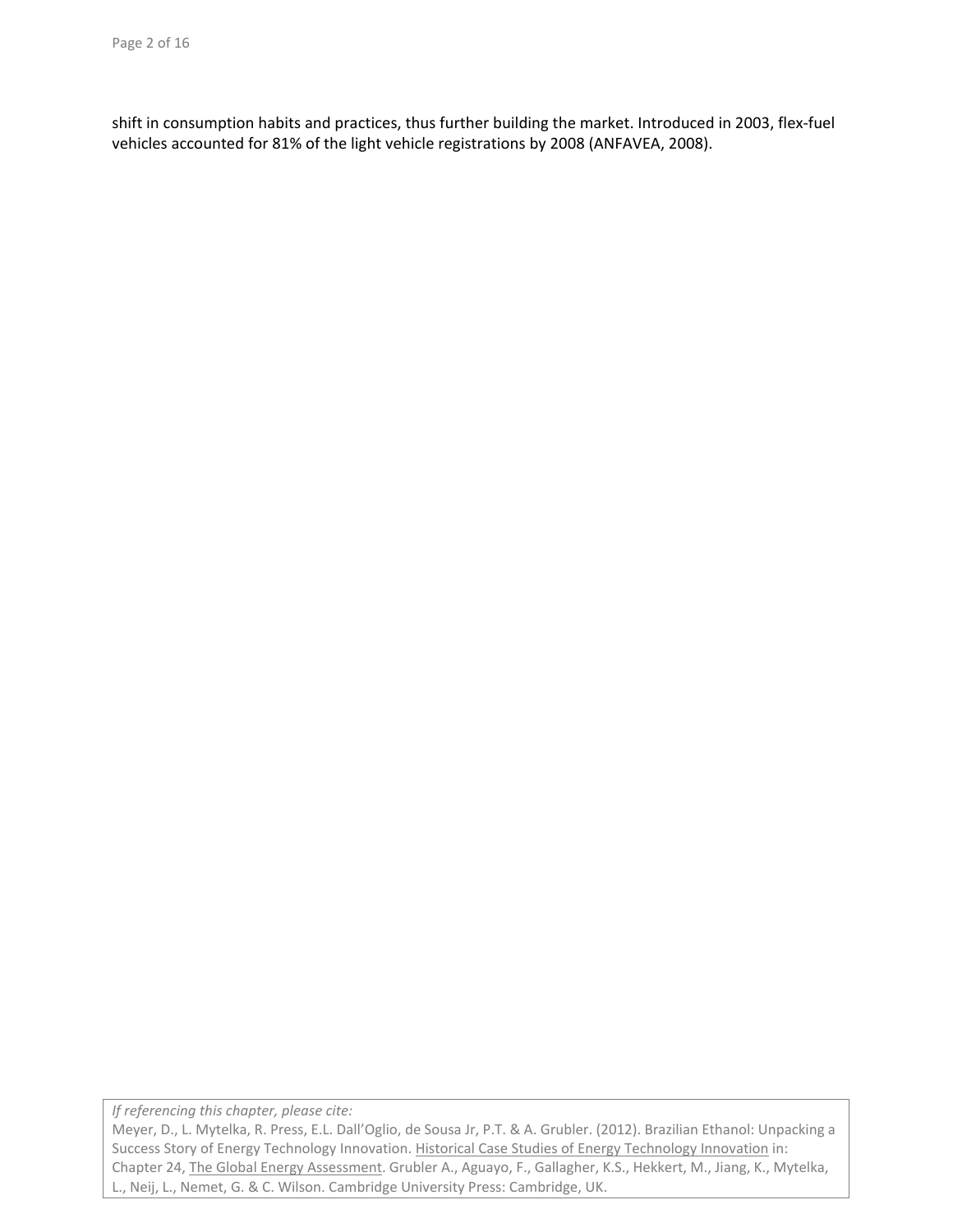# **1 INTRODUCTION**

The Brazilian ethanol industry is often held up as an exemplar of successful energy technology innovation and renewable energy policy. Owing to its long growing season and abundance of fertile land, Brazil is naturally suited to agricultural energy production. However, many tropical nations are similarly endowed. What has set Brazil apart as an ethanol producer is a long-term, consistent policy, drawing on multiples sectors of society, in support of ethanol production. As the world considers biofuels as a partial solution to a host of energy challenges, and as other nations consider trying to replicate the Brazilian experience, it is important to analyze or 'unpack' the factors behind this innovation history.

The co-incidence of the oil price hikes and export challenges faced by Brazil's sugar producers triggered the development of Brazil's ethanol program, ProAlcool, in 1975. This case study analyzes the rationale for the Brazilian decision to develop ethanol production from sugarcane in the 1970s based on both distinctive historical experiences as well as established actors. When the price of gasoline fell in the 1980s the market for ethanol collapsed, but Brazil did not abandon its ethanol pathway. Through a process of policy learning within government, and the development of knowledge networking with and within in the private sector, the initial supply-side emphasis was widened to include the demand for ethanol in the transportation sector. Over the next twenty five years this evolving strategy has resulted in a continued market expansion of Brazil's ethanol sector and has laid the foundation for the emergence of an innovative biofuels industry.

This case study considers these various sides to the innovation history of Brazilian ethanol. First, we provide a chronology of the main periods in the development of Brazilian ethanol, paying particular attention to the actors and institutions behind ethanol policy as well as to the vehicle technologies that have allowed ethanol to become widely adopted as a transportation fuel in Brazil. Second, we analyze the advances in agricultural and industrial systems that improved the productivity of Brazil's ethanol economy to high levels and have been associated with the declining production cost profile of ethanol. Third, we unpack the economic dimensions of the ethanol program to provide a more critical picture of its economic success and overall cost than is frequently advanced in the literature.

# **2 HISTORY OF BRAZILIAN ETHANOL**

### **2.1 Pre‐1975: Historical contingencies**

The Brazilian ethanol program was built in the 1970s on three historical foundations: (1) the location and concentration of the Brazilian sugar industry; (2) a long history of ethanol production during periods of crises and as a way of countering sugar price volatilities; (3) the political economy of Brazil in which industrial and energy policies have been shaped strongly by recurring military governments. Throughout these historical developments important institutions and actor networks were formed that constituted the nexus of the ProAlcool Program introduced in the 1970s.

Sugar has been a defining agricultural commodity for Brazil ever since the establishment of the first Portuguese colony in 1531. Initially located in the northeast, the sugar industry has been concentrated in the southwest of Brazil in the state of São Paulo ever since World War I. Brazil's sugar industry has traditionally been highly concentrated: in a geographical region as well as in large plantations and sugar

*If referencing this chapter, please cite:*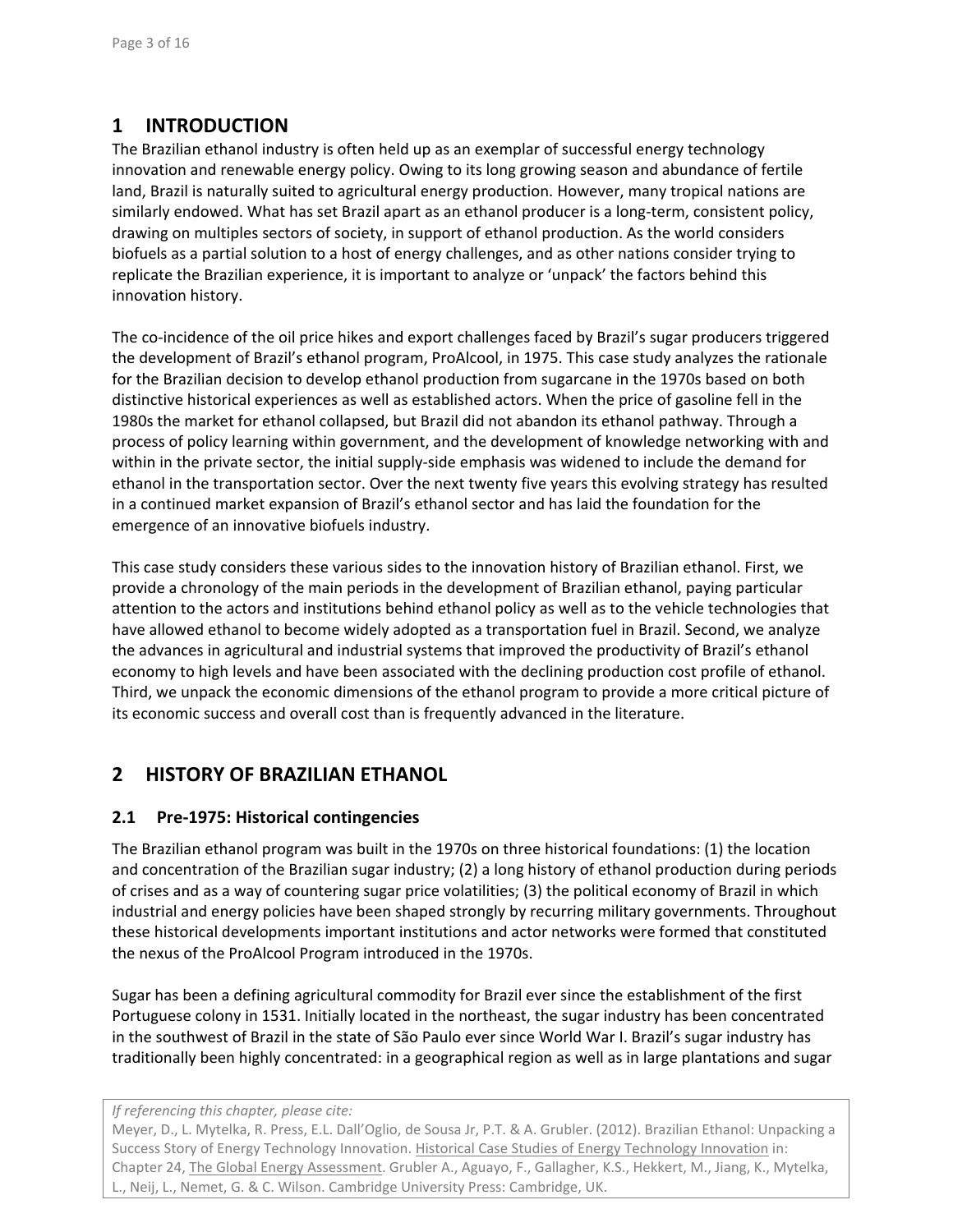producers. In the 2008/2009 growing season, for example, the 45 largest sugar cane producers in the state of São Paulo accounted for 50% of total production, and the 100 largest producers for over 82% (UNICA, 2012). This concentration provided for localized learning and spillover effects in adoption of institutional and technological innovations, further enhanced by the ease of access to knowledge, technology and capital enjoyed by very large‐scale sugar producers. In 1959, a small number of sugar growers and ethanol producers from São Paulo founded a cooperative, Copersucar, set up to commercialize the sugar and ethanol production of its associates. Its members were also cognizant, however, of the need to develop new sugar varieties and thus improve productivity which, at about 42 tonnes per hectare, was well below the yields of 80 tonnes per hectare produced by their competitors abroad (Wilkinson and Sorj, 1992). The Copersucar Technology Center (CTC) became a powerful actor and an important center of research in the sugar and ethanol industry.

For much of its early history, ethanol production was used primarily as a means of stabilizing sugar prices or responding to energy crises during wars. The Institute for Sugar and Alcohol (IAA), formed in 1933, was a regulatory agency that regulated prices and set quotas for both sugar and ethanol production, and after 1965, also levied export fees to finance the modernization of Brazil's sugar industry. Ethanol had an important role to play as a fuel, especially during the First and Second World Wars when imported gasoline was scarce. Production levels of 650 million liters from 1941 were only reached again in 1976 (EPE, 2006; Goldemberg, 2009). However, the distilleries controlled by the IAA functioned mainly to remove excess sugar from the market in order to stabilize sugar prices at supported levels (Barzelay, 1986). As a result, the industry was well positioned to rapidly expand ethanol production under the ProAlcool Program.

The historical context of Brazil's political economy also deserves special attention. Two historical milestones in Brazil's ethanol experience were initiated by authoritarian or military governments. The very first mandatory ethanol gasoline blend (5%, or E5) was instituted by the first Vargas government in 1931 (Vargas having come to power in a coup d'état in 1930) and the 1975 ProAlcool Program was instituted by President Ernesto Geisel, under a military government. Geisel was deeply familiar with energy issues, having formerly been President of Petrobras, the state owned oil company, created under the second Vargas government in 1945. The political and institutional stage was thus set for launching an ambitious ethanol program in the 1970s as a twin response to the oil price hikes as well as collapsing sugar export markets and prices.

### **2.2 Phase 1, 1975‐1979: Saving the sugar industry**

Although sugar and alcohol production has a long history in Brazil, the modern ethanol program began when the National Alcohol Program, ProAlcool, was established in 1975. At the time, Brazil was heavily dependent on imported petroleum, and the quadrupling of oil prices in 1973‐74 contributed to a foreign debt crisis and brought an end to several years of rapid economic growth that had come to be known as the "Brazilian miracle."

At the same time that oil price shocks were damaging the Brazilian economy, radical changes in world sugar markets were exacerbating the country's economic problems. Brazil had responded to high world sugar prices in the early 1970s by expanding production capacity. In 1975, sugar prices collapsed. In February of that year, a trade and aid agreement between the European Community and 71 African, Caribbean and Pacific countries gave the latter preferential access to the European market for sugar, reducing opportunities for Brazilian sugar exports. In the United States, the other major market for

*If referencing this chapter, please cite:*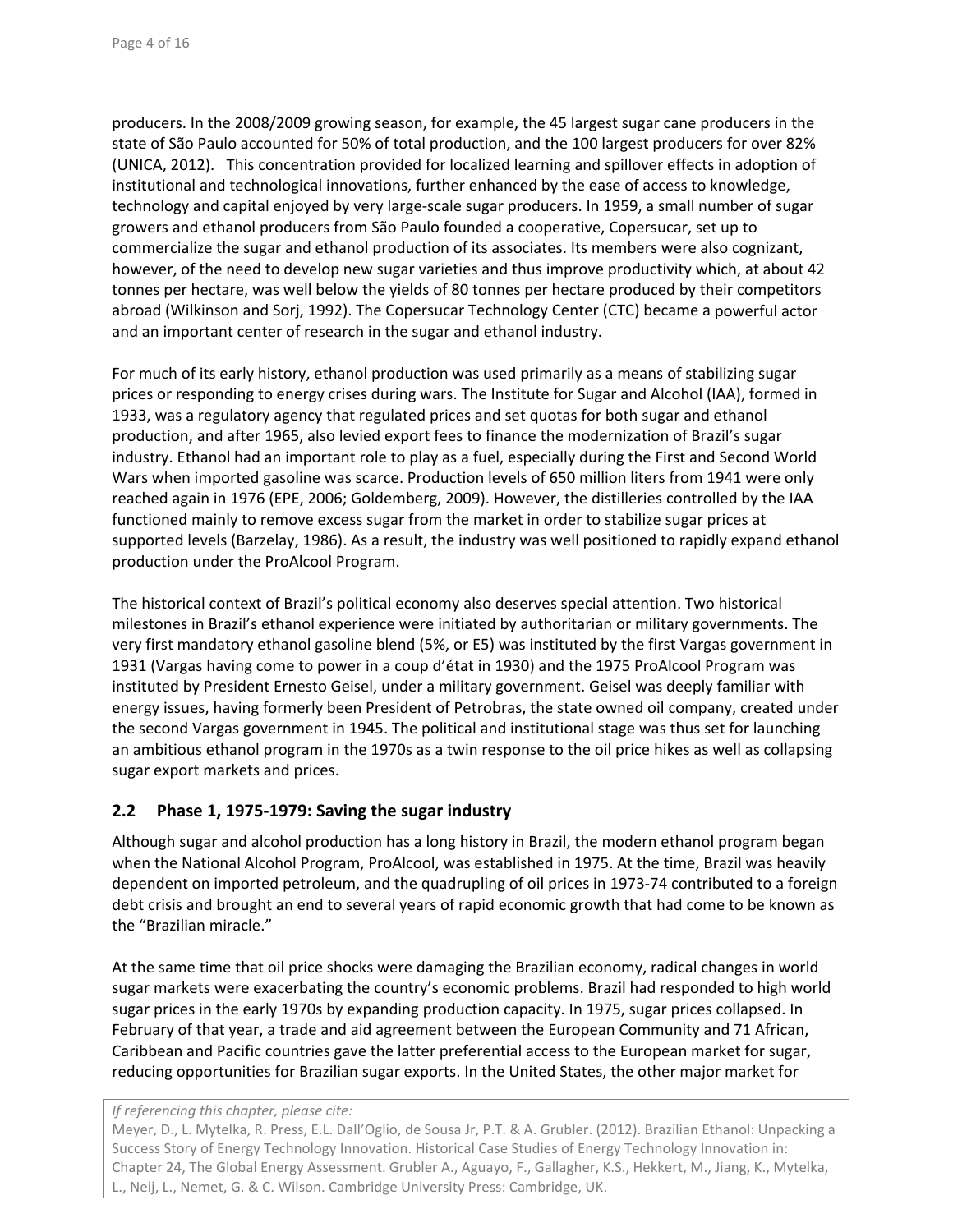sugar, the food processing industry was then beginning its conversion to corn syrup, a close substitute for sugar in soft drinks. This confluence of factors left Brazil with excess mill capacity and a reduced ability to earn foreign currency.

In response, President Geisel created the Programa Nacional de Álcool, known as ProAlcool. This program was intended to both reduce Brazil's dependence on imported oil and make use of idle capacity in the sugar industry by converting sugar to ethanol. The IAA, Copersucar, and Petrobras were the principal institutions and actors involved in the creation of the ProAlcool program (Bertelli, 2011; BNDES and CGEE, 2008).

ProAlcool was a classic import substitution policy that focused on increasing the sugarcane output of producers at the same time as it maintained low ethanol prices for consumers. Because of Brazil's long history of producing ethanol from sugar, the first phase of the ProAlcool program required few major technical or institutional innovations. Ethanol was initially simply blended with gasoline at rates of 5‐ 10% (E5‐E10) which can be used in unmodified gasoline engines and does not require significant modifications at gasoline distribution stations. Ethanol produced and sold in Brazil comes in two qualities: hydrous or containing water (typically some 5%) and anhydrous or not containing water (with the water removed chemically after distillation). The introduction of anhydrous ethanol allowed the ethanol/gasoline blend to increase to 20‐25% (E20‐E25 being currently the market norm in Brazil with pure gasoline not sold at all).

The government incentivized ethanol production with low interest loans to expand mills and distilleries, guaranteed prices set at the average cost of production, and created demand through blending mandates. At the same time, research into new varieties of sugarcane was carried out by the quasi‐ governmental agricultural research agency, EMBRAPA, the IAA's research arm, Planalsucar, the Copersucar Technology Center (CTC), and the Campinas Institute of Agronomy (IAC). Petrobras was granted a monopoly on ethanol distribution. Given Petrobras' experience as a gasoline retailer, this helped to speed up the introduction of ethanol and also assured Petrobras' strong integration into the ethanol actor network. During this phase of the ethanol program, sugar cane production increased by 50% and ethanol production quintupled to 2.8 billion liters. At the same time, domestic research on (hydrated) ethanol only engines was stepped up, with the Brazilian government pushing and subsidizing (the initially reluctant) auto companies to develop engines capable of running on 100% ethanol. This innovation effort culminated in 1979 with the commercial introduction of the first pure‐ethanol vehicle, a Brazilian Fiat 147.

### **2.3 Phase 2, 1979‐1985: Continued expansion and innovation**

By 1979, the period of easy growth was over. Excess sugar supply capacity had been utilized, and enough ethanol was being produced to provide the nation with an 80/20 gasoline‐ethanol mix which was as much ethanol as the conventional gasoline‐powered vehicles could accept. In order to support continued growth, the nation's vehicle fleet would need to shift toward ethanol‐only vehicles, and a new fuel pump infrastructure would need to be built for them. During the first half of 1979, with earlier production targets having been met, ethanol policy was at a standstill.

In the summer of 1979, OPEC announced a 37% oil price increase which led to the second oil price shock, and the second phase of the ethanol program began. The government announced that ethanol pump prices would be fixed at 59% of the price of gasoline, and that ethanol‐only vehicles would be

*If referencing this chapter, please cite:*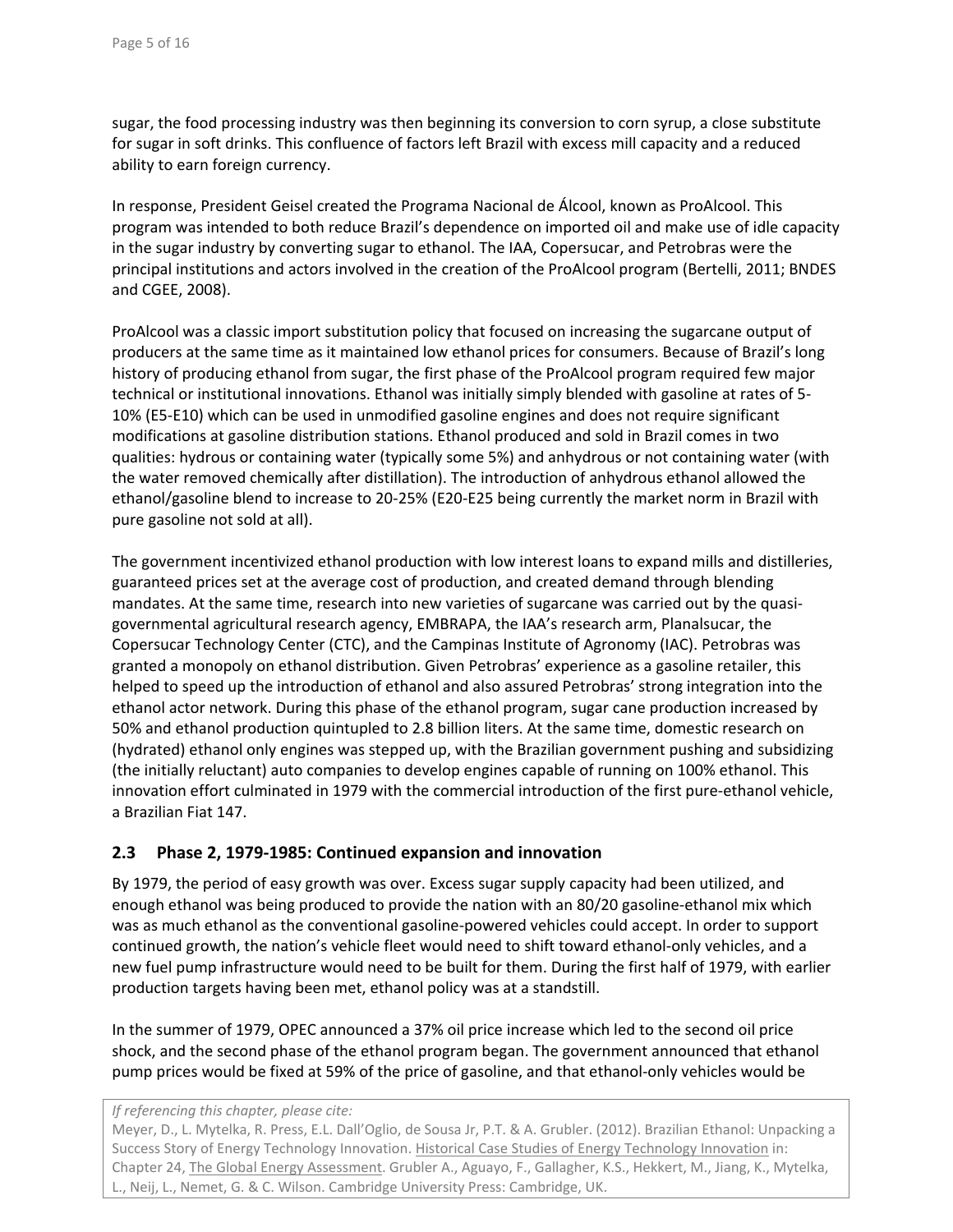subject to lower sales taxes and licensing fees than conventional vehicles. As shown in Figure 2 below, ethanol‐only vehicles were an immediate success, accounting for more than a third of new vehicle sales in 1980, and virtually all of new vehicle sales by 1985 (Furtado et al., 2011).

Petrobras built a distribution and pump infrastructure for pure, as opposed to blended, ethanol. Foreign and domestic automakers, under pressure from the government, started manufacturing ethanol‐only vehicles. By 1985, virtually all new vehicles sold in Brazil ran on pure ethanol. During this phase of the program, ethanol production quadrupled to 12.8 billion liters (see **Error! Reference source not found.**). In 1980, domestic ethanol costs were three times higher than international spot market prices or import costs for gasoline (Goldemberg, 2009:94). Yet dedicated efforts to improve the economics of domestic ethanol production were not deemed necessary, as conventional wisdom at that time assumed ever escalating oil prices which would ensure domestic ethanol would soon become cost competitive with imported crude oil and gasoline.



**FIGURE 1. INCREASING ETHANOL PRODUCTION (BILLION LITERS) AT DECREASING COST (US\$2005/LITER).** NOTES: BRAZILIAN ETHANOL COSTS ARE HIGHLY SENSITIVE TO THE EXCHANGE RATE IN THE BASE YEAR CHOSEN (2005), ALTHOUGH THE COST DYNAMICS OVER TIME INVARIABLY SHOW A SIGNIFICANT REDUCTION DURING THE PERIOD 1975‐2000, AND A STATIONARY, ALBEIT FLUCTUATING TREND THEREAFTER (SEE TEXT FOR DISCUSSION). SOURCES: PRODUCTION DATA (1975‐2010) FROM EPE, 2011; PRODUCTION COST DATA (1975‐2004) FROM VAN DEN WALL BAKE ET AL., 2009, AND (2005‐2008) FROM VALDES, 2011.

### **2.4 Phase 3, 1985‐2003: Uncertainty and Crisis**

As the military dictatorship gave way to civilian government in 1985, Brazil entered a period of economic difficulties, including a debt crisis, an IMF‐imposed austerity program, and hyperinflation. Struggling to control prices throughout the economy, the government reduced guaranteed prices for ethanol to below the cost of production (Goldemberg et al., 2004), and ethanol output fell for the first time since the program began. When oil prices tumbled in 1986‐1987, making ethanol increasingly uneconomic, the government banned the construction of new distilleries (Sperling, 1988).

At the same time, world sugar prices recovered, and by 1990 producers were increasing sugar exports even as ethanol output stagnated. Ethanol shortages caused high prices and long waits for drivers of

*If referencing this chapter, please cite:*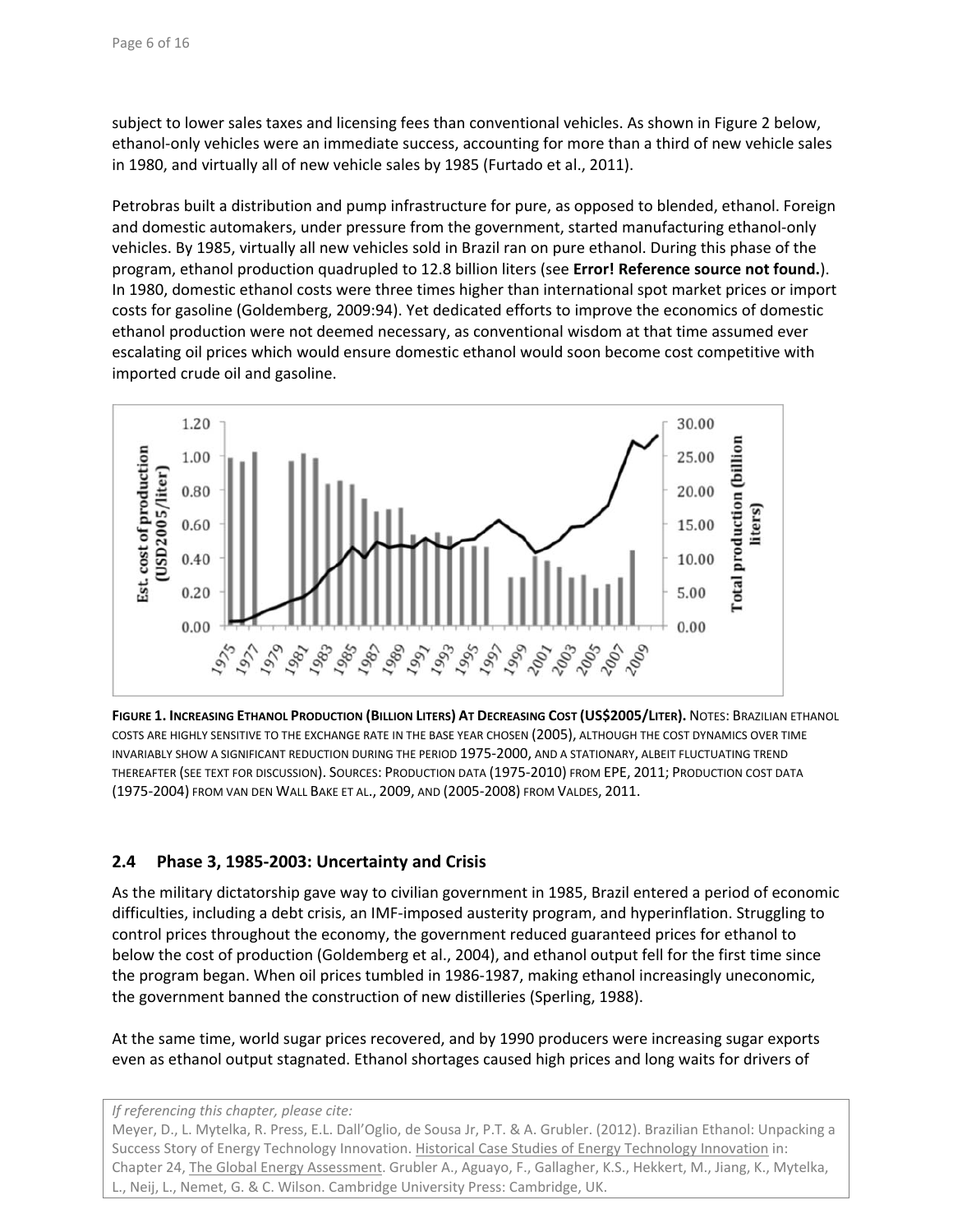ethanol‐only vehicles, and Brazil was forced to import ethanol from overseas. Pure ethanol vehicle owners were put at considerable economic disadvantage, compounded by emerging technical performance issues with pure ethanol engines, including the inability to start in cold temperatures and the requirement of more frequent refueling. Consumers lost confidence in the future ethanol supply, and the purchase of ethanol‐only vehicles collapsed (see Figure 2).

Although ethanol production stayed within the 10‐15 billion liter range from 1985 until 2003, reduced subsidies caused the industry to consolidate and increase production efficiency markedly during this period. Goldemberg (2009: 94) reports a doubling of yields from some 3000 to 6000 liters ethanol per hectare. Production costs declined significantly through a concerted effort throughout the entire value chain involving research, yield increases, economies of scale in ever larger distilleries as well as the utilization of bagasse (a byproduct) for electricity generation. Prices were deregulated for anhydrated ethanol used for blending in 1997 and for hydrated ethanol in 1999. Deregulation left blending mandates and relatively high taxes and price controls on gasoline as the major tools with which the government intervened in the ethanol market (Goldemberg et al., 2004).

### **2.5 Phase 4, 2003‐Present: Flex fuel vehicles**

Following this period of relative stagnation, standard gasoline engines were reestablished as the norm (see Figure 2). The ethanol program was revived in 2003 with the introduction of flex‐fuel vehicles (FFVs). The first (full) flex‐fuel car commercially introduced in Brazil was the Volkswagen Gol(f) 1.6 Total Flex. Encouraged by the Brazilian government, this innovation was introduced by the Brazilian subsidiaries of major international car companies such as General Motors and Fiat as well as Volkswagen, drawing both on indigenous R&D as well as international knowledge and technology spillovers (the Model T Ford produced between 1908-1927 had flex-fuel features).

Flex-fuel vehicles (FFVs) were priced competitively with traditional gasoline automobiles (predominantly via government incentives) and allowed consumers to choose the desired blend ratio. FFVs can take pure gasoline, pure ethanol, or any mix. On‐board sensors determine the fuel mix and adjust operation accordingly. A significant cost cutting innovation was the introduction of post combustion (tailpipe) sensors for establishing the gasoline/ethanol blend of the fuel, as opposed to the previous dominant (and expensive) design of pre‐combustion (tank/fuel supply) sensors.

The government incentivized the purchase of FFVs with the same policies that earlier had been used to increase sales of ethanol‐only vehicles, including favorable tax treatment at the point of purchase, and reduced annual licensing fees. Presently, over 90% of new passenger vehicle sales in Brazil are flex‐fuel vehicles (see Figure 2) allowing consumers to make decisions, based on price and other factors, about which fuel to use at any given time. FFVs thus resolved the issue that led to a collapse in consumer confidence when oil prices collapsed in the late 1980s and early '90s. Consumers now have the ability to choose the most economical fuel at any given time, and therefore are no longer vulnerable as they once were to price spikes or fuel shortages. The rapid proliferation of FFVs in Brazil shown in Figure 2 is the most critical development in the recent success of the Brazilian ethanol program. Importantly, the vehicles were made available at a time of record‐high petroleum prices, meaning ethanol was frequently the cheaper option of the two fuels.

Because ethanol has a lower energy content than gasoline, ethanol pump prices have to be lower compared to gasoline in order to be competitive. For much of the last decade, the price ratio of ethanol

#### *If referencing this chapter, please cite:*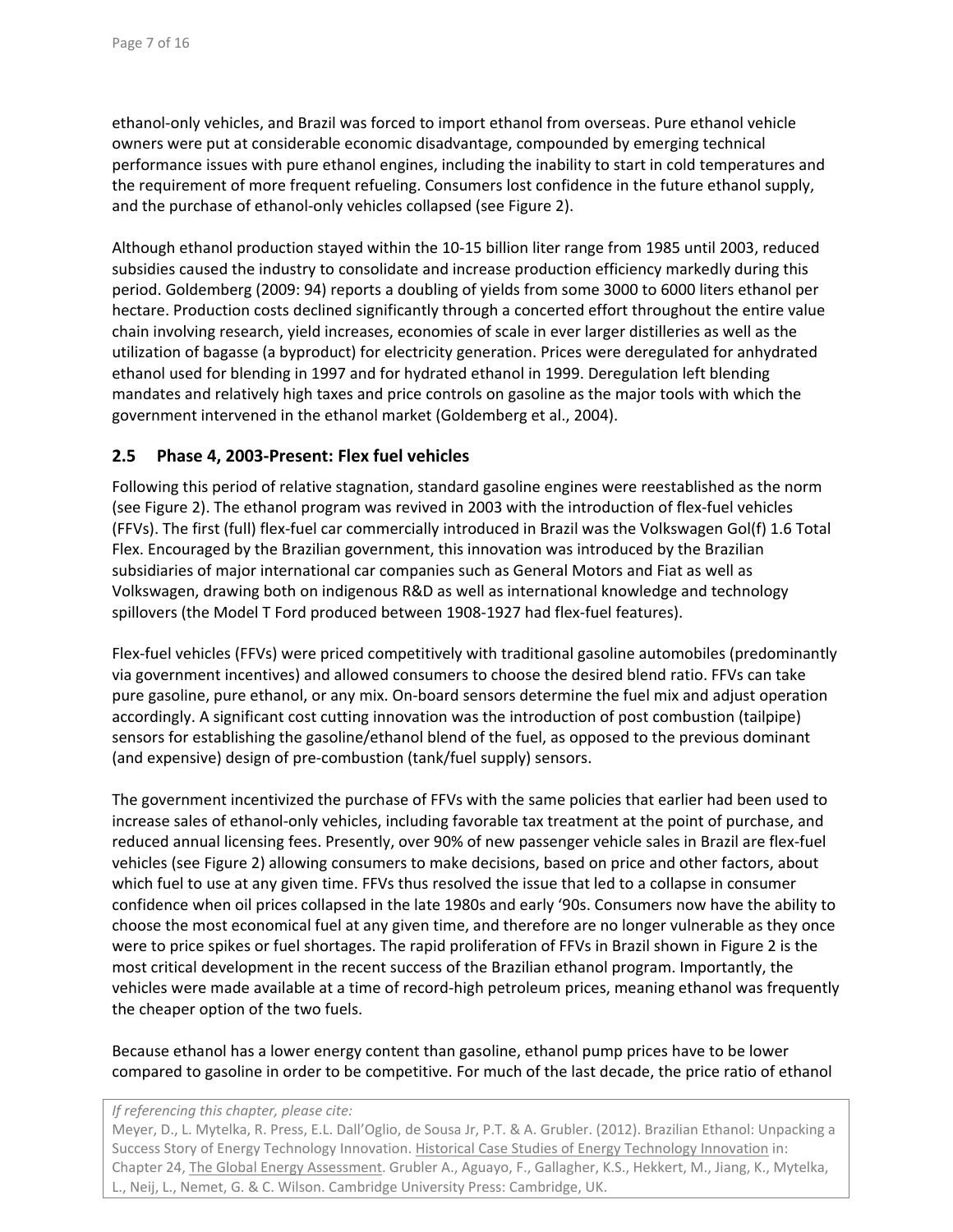to gasoline has hovered around 60% (Valdes, 2011). This price ratio is a result of, on the one hand, increased efficiencies in the ethanol value chain, and on the other, gasoline price controls and relatively high gasoline taxes (read: preferential fuel tax treatment of ethanol). In other words, although ethanol prices are no longer regulated or kept artificially low, ethanol is competitive at the pump largely due to a preferential tax regime. A defining characteristic of Brazil's fuel taxation is that it is regionally differentiated (i.e. determined at state levels). The price spread between gasoline (E25 mixture) and pure ethanol varies across states, and generally has been largest in the center of the sugar industry, the state of São Paulo, and lowest in the Amazonian periphery (UNICA, 2012).

Market conditions in 2011 demonstrated the resilience of the transportation fuels sector in Brazil. High world sugar prices that year led producers to divert feedstock into sugar production. At the same time, heavy rains led to poor sugarcane harvests. Because of the flexibility inherent in the FFV fleet, consumers did not suffer shortages or price spikes. Meanwhile, incipient ethanol shortages were managed through decreased blending ratios and corn ethanol imports from the U.S. (Almeida and Dreibus, 2011).

Whereas ethanol imports in the 1990s signaled a crisis in Brazil's ethanol program, imports in 2011 are perhaps a sign of the program's success. Ethanol has become an important transportation fuel in many countries, in no small part because Brazil has demonstrated its viability. Furthermore, the international market for ethanol is becoming less restricted, as evidenced by the recent elimination of import tariffs in Brazil and the US. As the international market for ethanol grows, Brazil is well‐positioned to be a major supplier to the world, although recent ethanol price escalation trends in Brazil and an ever appreciating currency undermine export potentials and competitiveness particularly with respect to subsidized production like US corn ethanol.

From 1975 to the present, Brazil has maintained policies that have nurtured the ethanol industry by both subsidizing supply and creating demand. Whether Brazilian ethanol can compete favorably on price with gasoline depends in large part on exchange rates, among other factors. But economies of scale and technological improvements have brought costs down enough that ethanol is and will likely remain an important transportation fuel, not only in Brazil but also in the US and Europe, for the foreseeable future.

*If referencing this chapter, please cite:*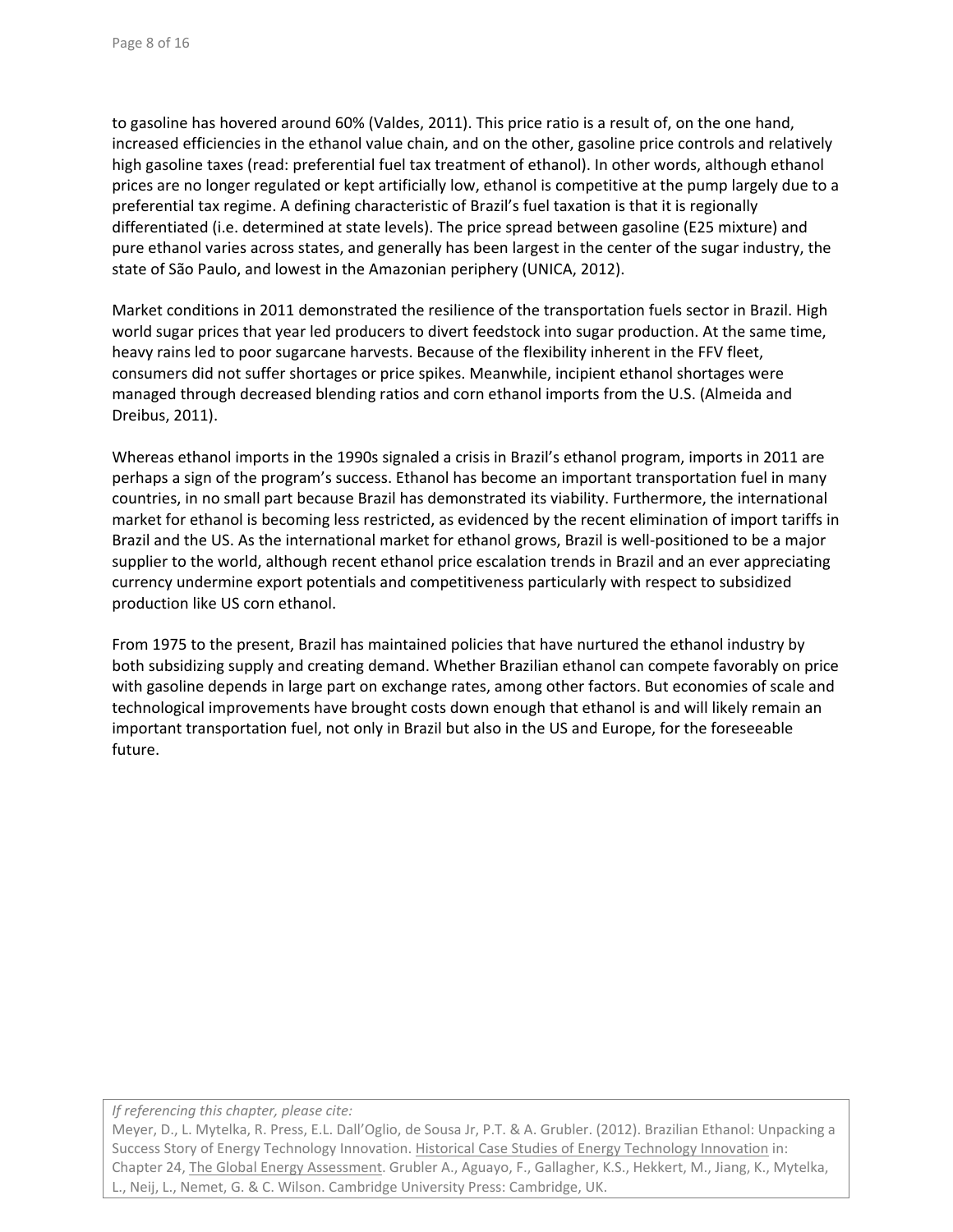

**FIGURE 2. LIGHT VEHICLE REGISTRATION IN BRAZIL (MILLIONS PER YEAR) PER VEHICLE FUEL TYPE.** NOTES: POLICY MILESTONES ALSO INCLUDED. SOURCE: ANFAVEA, 2008; 2012).

# **3 LEARNING & COST REDUCTIONS**

Production costs of ethanol from sugarcane in Brazil have declined by 70% over the last thirty-five years (van den Wall Bake et al., 2009). In the first phase of the ProAlcool program, the largest impacts on cost originated throughout the ethanol production process – from agricultural development, production, and distribution. The majority of cost reductions stemmed from increasing agricultural yields and decreasing industrial costs, and also the use of bagasse (the sugarcane left over after extraction of sugar juice) for industrial heat and electricity generation.

Cost reductions are thus the result of multiple interacting factors, including R&D based innovation (e.g., in yield increases), economies of scale (e.g., in distillation plants), as well as the demand‐pull induced 'learning by doing' effects. The innovation history of Brazilian ethanol demonstrates the importance of multiple factors influencing cost and technological innovation whose success lies precisely in their combined effect. Though the initial demand-pull policy efforts were necessary to establish the foundation of a market, the heart of ethanol's success in Brazil were the significant cost reductions that arose from technology innovations at the agriculture stage, distillation/refining stage, and FFV automobile engines. Post 2000 price trends in Brazilian ethanol indicate no further significant cost improvements.

*If referencing this chapter, please cite:*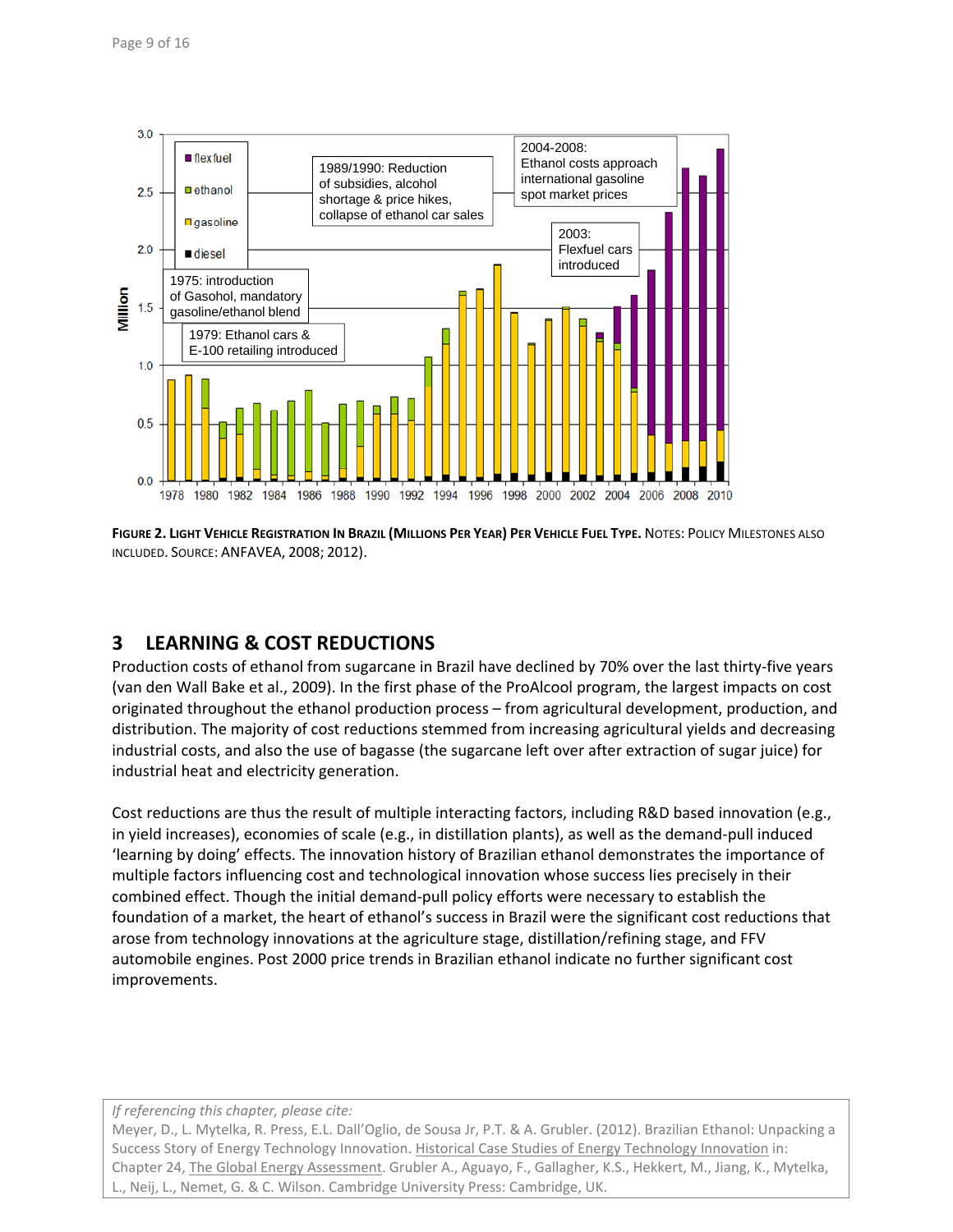### **3.1 Increasing Agricultural Yields**

Agricultural production of sugar cane has been an important part of the Brazilian economy for centuries. Producers constantly search for methods to increase yields or reduce input costs, but it was not until the initiation of ProAlcool that substantive agronomical research was dedicated to increasing sugarcane yields.

The result was improvements at every stage of agricultural production (see Table 1). New varieties of cane have been developed, many of which were designed via genetic hybrid technology and ideally suited for certain regions or growing conditions. Planting of cane, which utilizes a ratoon system that allows for more than one harvest from a single planting, has been increasingly mechanized throughout the past thirty-five years. Similarly, cane harvesting, long a labor-intensive and dangerous process when done by hand, is slowly transitioning to mechanical harvesting. Fertilizer application, soil preparation, and residue management have been optimized, as has transportation from farm to distillery, minimizing loss of 'total reducible sugars'. Combined, these efforts have resulted in yield increases of up to 60%.

Yield improvements have been bolstered by the development of more sophisticated accounting and systems management tools now employed by cane producers to optimize the timing of operations.

|                          | Costs [US\$(2005)/TC] |              | Cost reduction (%) |
|--------------------------|-----------------------|--------------|--------------------|
|                          | 1976                  | 2005         | 1976-2005          |
| Land rent                | 7.33 (20%)            | 2.60(21%)    | 64%                |
| Soil Preparation         | 9.78 (27%)            | 2.33(19%)    | 76%                |
| <b>Stock Maintenance</b> | 7.47 (21%)            | 3.31(27%)    | 58%                |
| Harvest - Loading        | 5.97 (17%)            | 2.47 (20%)   | 59%                |
| Transport                | 5.22 (15%)            | 1.66(13%)    | 68%                |
|                          |                       |              |                    |
| <b>Total</b>             | 35.77 (100%)          | 13.09 (100%) | 65%                |

**TABLE 1. COMPARISON OF COST STRUCTURE OF BRAZILIAN SUGARCANE IN 1976 AND 2005.** NOTES: COST STRUCTURE SHOWN IN US\$2005 PER TONNE CANE (TC) AND IN PERCENT. SOURCE: VAN DEN WALL BAKE ET AL., 2009.

### **3.2 Decreasing Industrial Costs**

The primary objective of the industrial milling process is to extract the maximum amount of sugar from the harvested cane. This process involves extensive mechanical and chemical processes that result in an 80‐90% yield efficiency. After treatment, the extracted sugar juice is fermented and subsequently distilled into alcohol. Remaining water is removed via a chemical process in the case of anhydrous alcohol.

The production of bioethanol is hardly different from the production of any alcohol spirit. The general technology for converting sugary liquids to alcohol has existed for centuries: yeast consumes the sugar, converting to alcohol concentrations of approximately 8% by volume. This 'wine' is then distilled.

*If referencing this chapter, please cite:*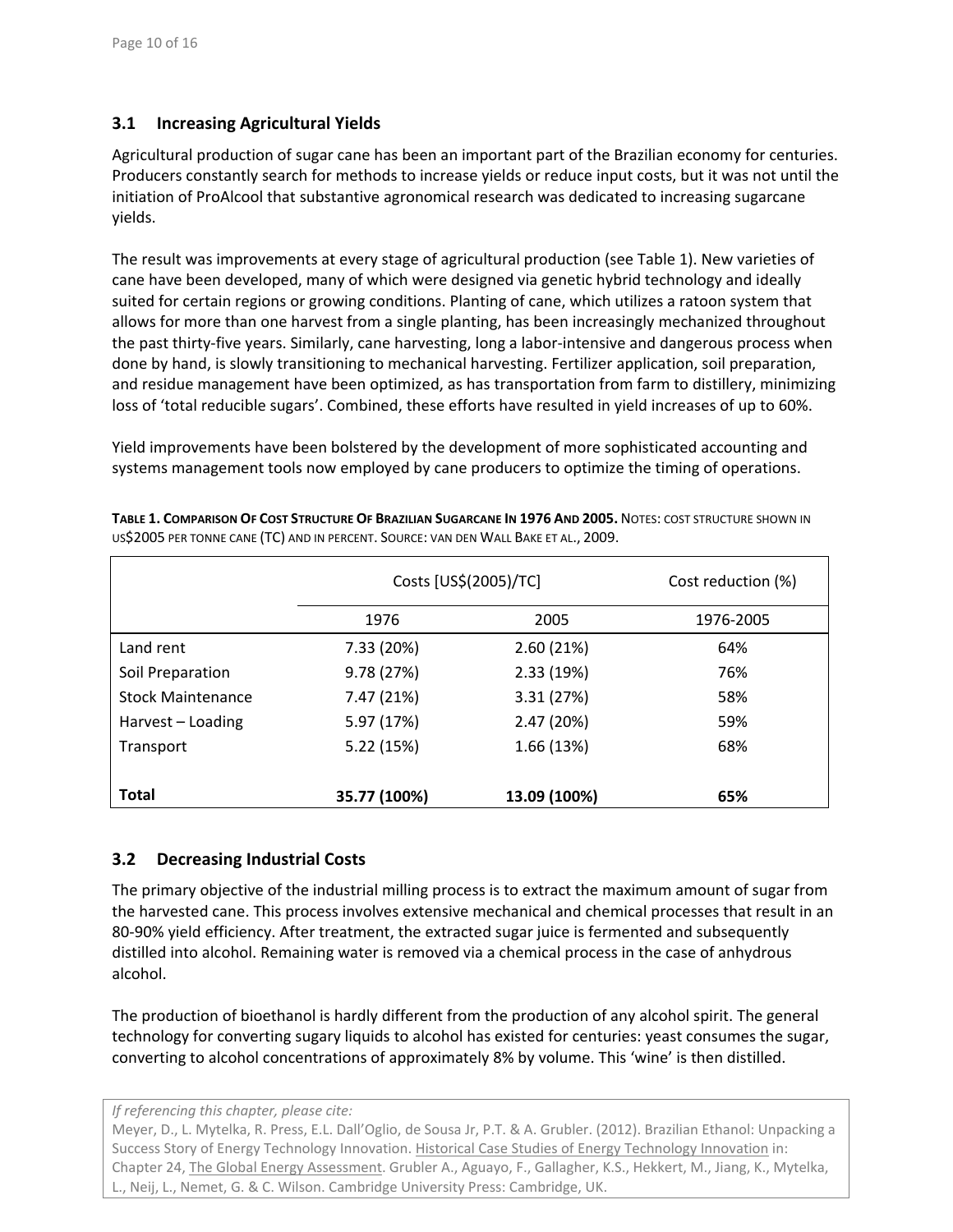Despite the maturity of the technical process, collaborative R&D continued to improve the milling process and introduced new innovations, including 'open' fermentation, or the extraction of ethanol from the hydrolysis and fermentation of lignocelluloses materials from sugarcane residues. Increasing scale and efficiency and system optimization have been the most important factors in driving down industrial processing costs (see Figure 3). The extent of economies of scale present in ethanol distillation plants is remarkable: van den Wall Bake et al. (2009) report typical investment costs of 22‐26 million US\$ for a new plant built in the 1970s of an average capacity of 120 m3/day compared to 55 million US\$ for a plant of some 1000 m3/day built after 2000, i.e. an increase in production capacity over a factor of eight only requires an increase in total investments of less than a factor of 2.5 (Grubler et al., 2012).





### **3.3 Bagasse**

Sugarcane bagasse is the cellulosic material leftover from the milling and distillation process. Bagasse has long been used in distilleries as combustion material to generate both heat and power for use in the ethanol production process. It has resulted in significant increases in process efficiency and often generates surplus power that is fed into the electricity grid, creating additional revenue (or by‐products credit).

# **4 SUBSIDIES & THE COST OF THE ETHANOL PROGRAM**

The dominant economic narrative of the Brazilian ethanol program is that after a dedicated three decades long effort it was finally possible to drive down ethanol costs to become cost competitive with fossil fuel alternatives. This version of the innovation history of Brazilian ethanol was supported by an influential paper by Jose Goldemberg published in Science (Goldemberg, 2007) which compared Brazilian ethanol prices with Rotterdam gasoline spot market prices over the period 1980 to 2005 using constant US\$2004.

#### *If referencing this chapter, please cite:*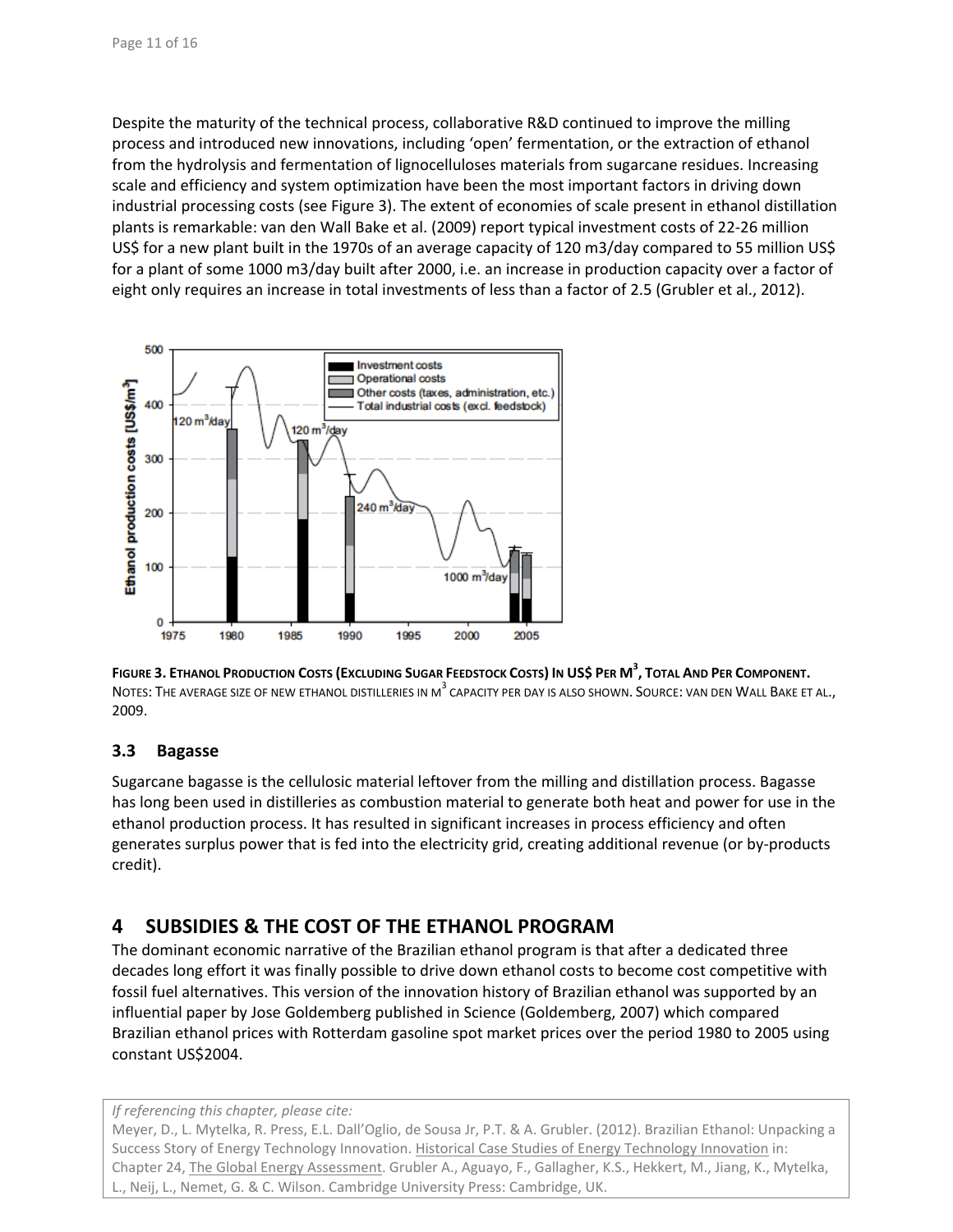The analysis used a US\$ reference point as the ethanol program evolved over an extremely turbulent period of economic history in Brazil, characterized by prolonged periods of hyperinflation and exchange rate volatility. However, this makes the analysis highly sensitive to the choice of reference year. The US\$ ‐ Real exchange rate varied between 0.9 to 3 Real per US\$ (IMF, 2012) over the period 1995 to 2011. The three years with the highest exchange rate (around 3 Real/US\$) were in 2002‐2004 (compared to a yearly average exchange rate of 1.7 Real/US\$ in 2011). The use of 2004 as base year and for the exchange rate thus can be misleading as it proportionally scales all domestic ethanol prices to the lowest US\$ denomination observed historically.

Figure 4 compares Goldemberg's original 2007 data with more recent Brazilian price trends and the Rotterdam spot market price, expressed in both US\$2004 (left‐panel) as well as Brazilian Real2010 (right‐panel). The original price data in Goldemberg (2007) were expressed on a volume basis. Given the lower heating value of ethanol compared to gasoline (21.2 versus 32.2 MJ/liter), the original price data have been adjusted and expressed on a better comparable per unit energy content (GJ) basis.

As Figure 4 shows, the relative economics of Brazilian ethanol and the inferred levels of subsidies are critically dependent on the exchange rate used in the comparison. Using a 2004 base year and exchange rate basically confirms Goldemberg's original conclusion: since 2004, Brazilian ethanol is cheaper than imported gasoline. This suggests an economic success story. Conversely, using a 2010 base year and exchange rate and denominating in (constant) Brazilian Real2010 yields a quite different picture: only in three out of a total of 36 years spanned by the time series (2004, 2007 and 2008) is ethanol at par with imported gasoline prices. It is significantly more costly in 33 out of 36 years, including also the post‐2008 period.

Both economic comparison metrics agree that prior to 2004 Brazilian ethanol prices were significantly above those of imported gasoline. The difference between domestic ethanol and international gasoline prices (times ethanol sales volumes) yields a proxy, even if imperfect indicator of the total subsidy implicit in the program (see Figure 4).

Subsidization of the ethanol industry has taken many forms since 1975. Supply incentives included low and negative interest rate loans to mills, and regulated demand at fixed prices. Consumer incentives included capped low prices for ethanol, and reduced taxes and licensing fees on ethanol‐only, and later flex‐fuel vehicles.

Gasoline consumers paid the largest of these subsidies. Gasoline prices were kept at a fixed interval above ethanol until ethanol prices were deregulated in 1997 (for anhydrated) and 1999 (for hydrated) ethanol. Petrobras, which had a monopoly on both ethanol and gasoline distribution, effected the transfer of funds from gasoline consumers to ethanol producers through pricing. It collected the subsidy when selling gasoline to distributors, and delivered it to ethanol producers when buying ethanol at fixed prices (Moreira and Goldemberg, 1999). This intra‐sectorial subsidy ended with price deregulation, though the government continues to support ethanol by taxing it favorably relative to gasoline.

This subsidy has been a significant, if not the dominant, portion of total subsidies to ethanol producers. It can be estimated by considering prices from the position of the refiner/blender. Whatever amount of ethanol was injected into the system downstream of the blender, an energetically equivalent amount of gasoline could have been injected at lower (or greater) cost. The difference between what was spent on

*If referencing this chapter, please cite:*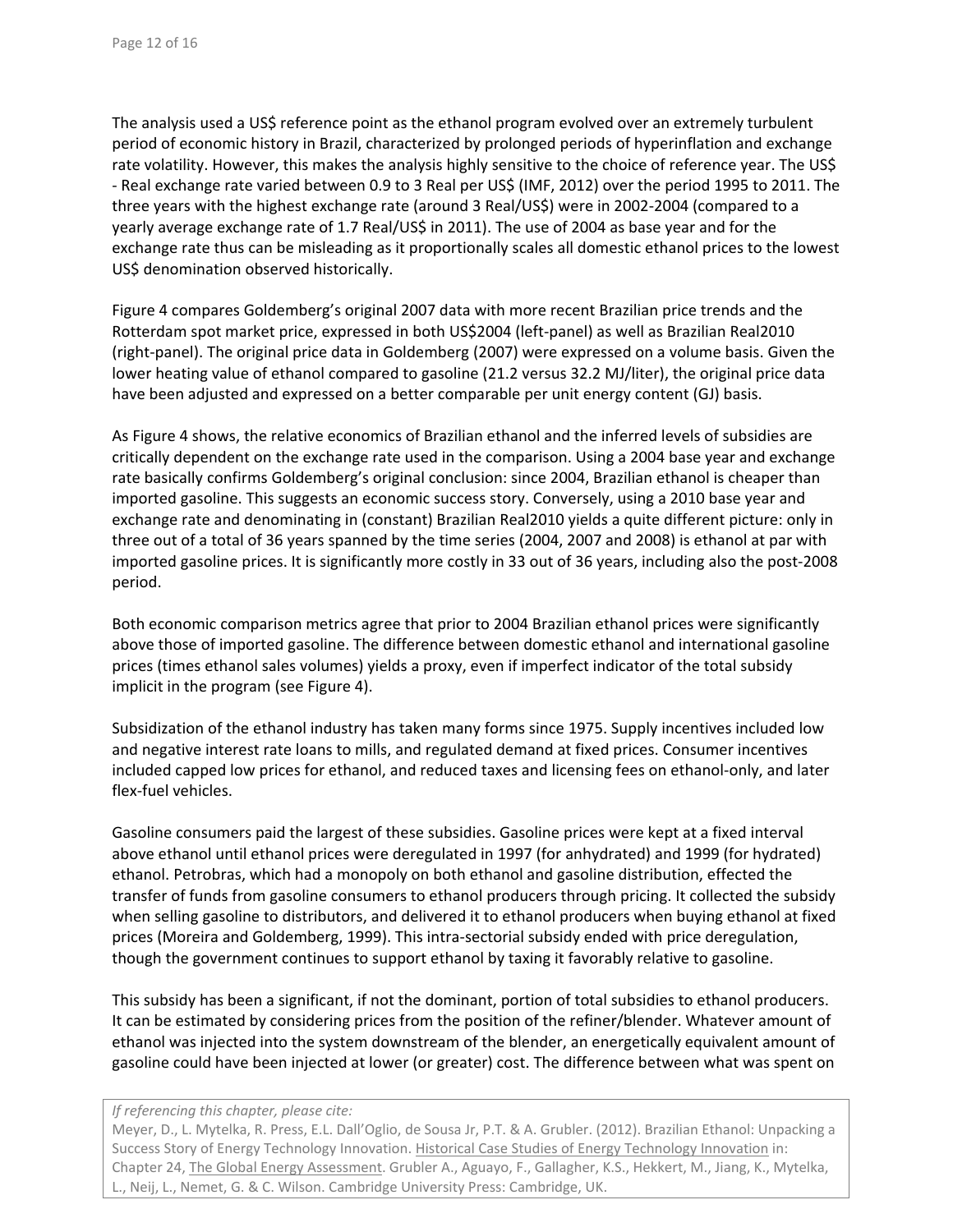ethanol and what, hypothetically, would have been spent on an energetically equivalent amount of gasoline, is an estimate of the subsidy.

Using 2004 base year and exchange rates and the US\$ as denominator yields a cumulative net subsidy of 35 billion US\$2004 (cumulative subsidy of 45 billion US\$2004 1975‐2000 minus negative subsidies or macro‐economic savings of 10 billion US\$ in the 2001‐2011 period). Using 2010 base year, exchange rates and the Brazilian Real as denominator yields a cumulative net subsidy of 240 billion Real2010 over the period 1975-2011, or of some 136 billion US\$2010 (with the 2010 exchange rate being 1.76 R/US\$).

The large range of estimated subsidy between 35 to 136 billion US\$ both illustrates the ambiguity of economic comparisons under widely varying exchange rates as well as the significant levels of resource mobilization necessary by such an ambitious national scale long‐term program of energy technology innovation. Cumulative subsidies prior to 2000, often referred to as the 'learning investment' necessary to drive down long-term costs and prices, range between 45 to 114 billion US\$.

These price differential‐derived subsidies are only a crude and macro‐level perspective and in all likelihood represent a conservative, lower bound estimate. To illustrate this point, consider the situation for the year 2008, which both indicators agree was the year with the most favorable price ratio between domestic ethanol to imported gasoline. The price difference between domestic ethanol and gasoline spot market prices ranged between 8.6 US\$2004/GJ to 2.3 Real2010/GJ in favor of ethanol. In the last week of October 2008, for example, average retail prices differed between 1.513 and 2.511 Real per liter for E100 and E25 respectively (ANP, 2008). Considering the different heat values this translates into prices of 71.4 and 85.3 Real/GJ for E100 and E25 respectively, i.e. a price spread of 13.9 Real/GJ, mostly accounted for by the preferential (lower) tax treatment of ethanol. Multiplying by total ethanol sales of 460 PJ in 2008 (EPE, 2011) and assuming that the entire price spread on an energy content basis is attributable to tax rate differences, gives an estimated foregone tax revenue of some 6.4 billion Real in 2008 (3.5 billion US\$ in 2008), the year where domestic ethanol had a decisive (wholesale) price advantage over imported gasoline.

*If referencing this chapter, please cite:*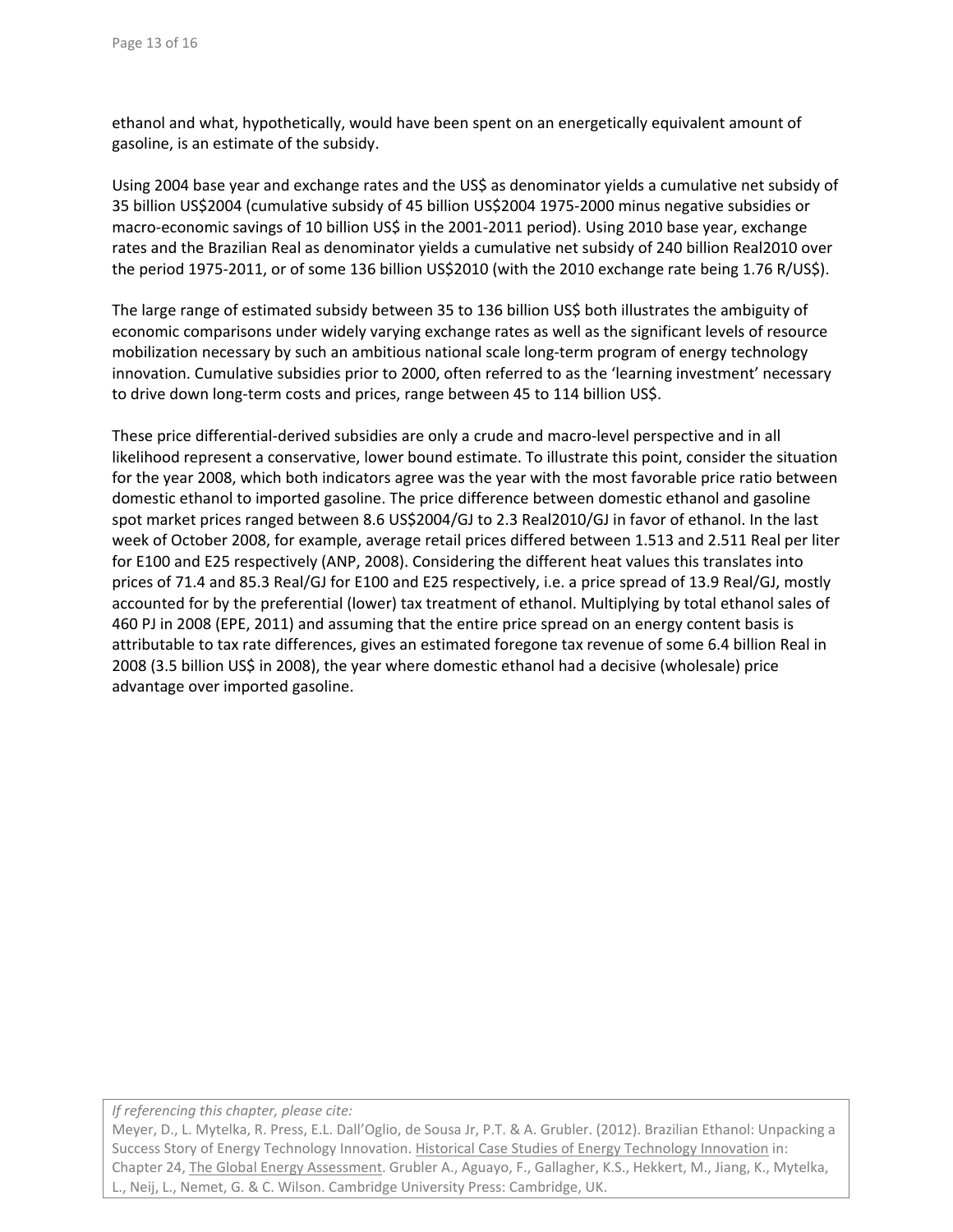

**FIGURE 4. BRAZILIAN ETHANOL PRICES VS. ROTTERDAM GASOLINE SPOT MARKET PRICES, WITH INFERRED SUBSIDY.** NOTES: LEFT‐PANEL SHOWS PRICES IN US\$2004 PER GJ; RIGHT‐PANEL SHOWS PRICES IN REAL2010 PER GJ. INFERRED SUBSIDY (BILLION US\$2004 AND REAL2010) SHOWN ON RIGHT Y‐AXIS ESTIMATED AS PRICE DIFFERENTIAL TIMES ETHANOL SALES VOLUME, WITH POSITIVE VALUES INDICATING ETHANOL SUBSIDY AND NEGATIVE VALUES INDICATING MACRO‐ECONOMIC GAINS, RIGHT AXES). SOURCES: GOLDEMBERG, 2007 FOR ETHANOL PRICES TO 2005 ADJUSTED FROM VOLUME TO ENERGY CONTENT BASIS; CEPEA, 2012 FOR ETHANOL PRICES FROM 2000‐2011; IEA, 2012 FOR NOMINAL GASOLINE PRICES CONVERTED TO CONSTANT US\$ USING THE US GDP DEFLATOR.

# **5 CONCLUSION & LESSONS LEARNT**

In 2010 Brazil produced roughly 28 billion liters of ethanol (EPE, 2011). This is about 50 times as much as was produced when the ProAlcool program was created in 1975, and about 30% of the world total (EPE, 2011; RFA, 2012) Furthermore, ethanol accounts for roughly 20% of the highway transportation fuel mix in Brazil, with gasoline comprising 28%, and diesel fuel (predominantly used in trucks) making up the balance (EPE, 2011).

Industry projections indicate continued expansion as Brazil strives to satisfy not only its internal market, but overseas demand as well. The US Environmental Protection Agency, for instance, has classified Brazilian ethanol as an "advanced biofuel," that satisfies renewable fuel requirements. This drives up demand for Brazilian ethanol, and has led to a curious situation: tankers loaded with Brazilian ethanol destined for the US now cross paths on the high seas with tankers loaded with US corn ethanol destined for Brazil. The two fuels are chemically equivalent, but Brazilian ethanol is perceived as having environmental benefits that increase its value and that will continue to drive the industry's expansion.

*If referencing this chapter, please cite:*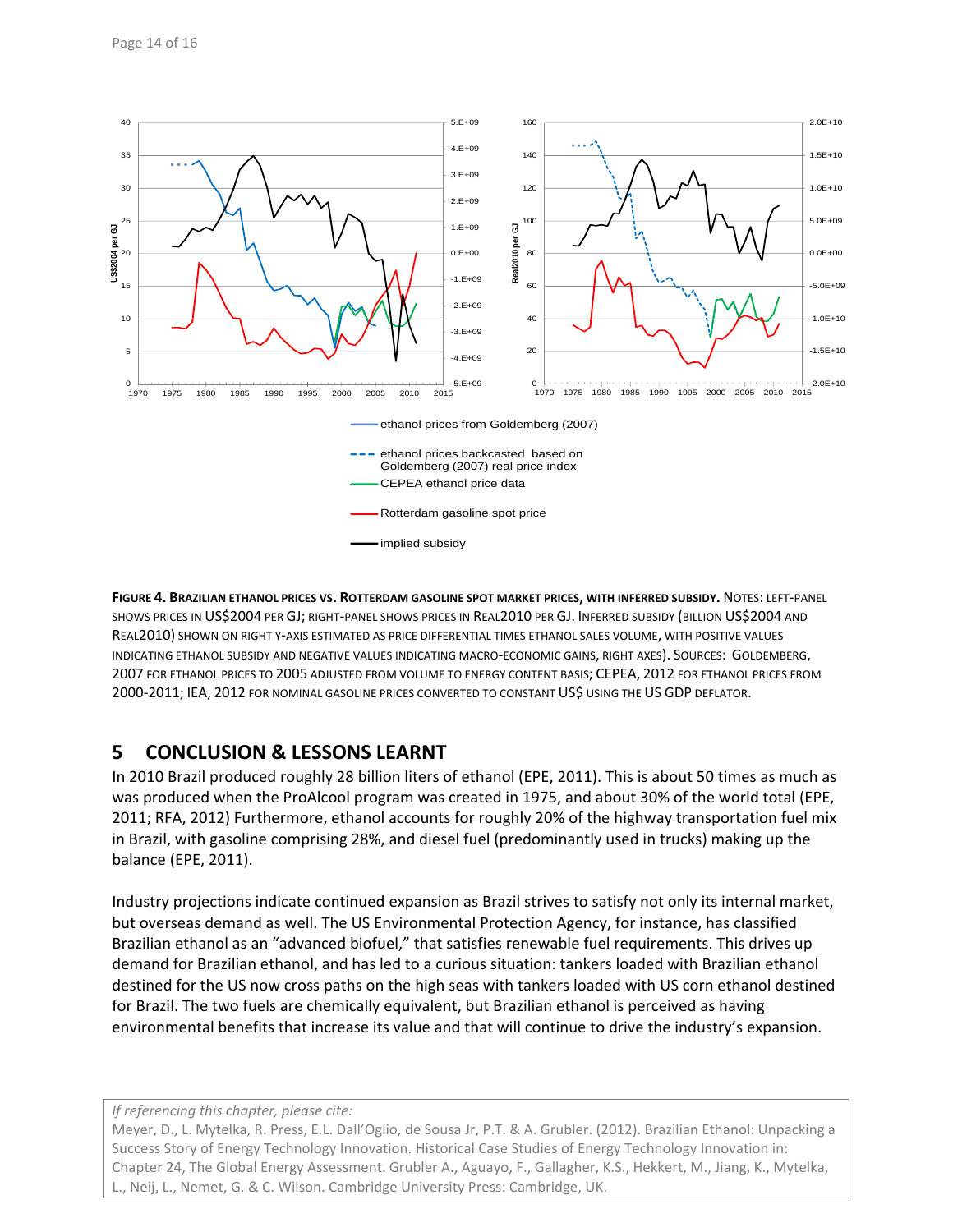There are many lessons to be taken from the story of Brazilian ethanol. Investments in the form of direct and indirect subsidies were very substantial relative to the size of the Brazilian economy. Perhaps just as significant as the subsidies themselves is the fact that they were partially wound down, especially following the collapse of oil prices in 1986‐87. The partial withdrawal of subsidies forced the industry to consolidate and to innovate, modernize and improve ethanol economics. Also important was the coordinated engagement of multiple sectors and stakeholders of Brazilian society, including not only the growers and processors that supplied ethanol but also the auto industry that developed the vehicles to burn it.

Perhaps the foremost lesson of all from the Brazilian ethanol experience is the importance of a consistent, long‐term policy framework. The Brazilian ethanol project began in earnest in 1975. In the nearly four decades since, oil prices have soared and collapsed, Brazil's political and economic systems have come apart and been remade, and the ethanol program itself has faced several periods of crisis. Yet policies to support the Brazilian ethanol industry, and the research and investment that underlie its performance, have never been abandoned. It is this decades‐long continuity in policy that has made the innovation history of Brazilian ethanol unique.

# **6 FURTHER READING**

For further, more detailed treatments of the Brazilian ethanol story, see: Wall Bake et al. 2009; Valdes 2011.

### **7 REFERENCES**

- Almeida, I. & Dreibus, T., 2011. Brazil to Become Net Importer of US Ethanol. *Bloomberg News.* Nov. 11, 2011 ed.
- ANFAVEA, 2008. *Brazilian Automotive Industry Yearbook,* Sao Paulo and Brasilia, Brazil, ANFAVEA (Brazilian Automotive Industry Association).
- ANFAVEA, 2012. *Brazilian Automotive Industry Yearbook,* Sao Paulo and Brasilia, Brazil, ANEFAVEA (Brazilian Automotive Industry Association).
- ANP, 2008. *Síntese dos Preços Praticados ‐ Brasil. RESUMO III ‐ Gasolina R\$/l (in Portuguese),* Brazil, October 2008, Agência Nacional do Petróleo (ANP).
- Barzelay, M., 1986. *The Politicized Market Economy: Alcohol in Brazil's Energy Strategy,* Berkeley, CA, University of California Press.
- Bertelli, L. G., 2011. A Verdadeira Historia do ProAlcool. Available: www.biodieselbr.com/proalcool/historia/proalcool‐historia‐verdadeira.htm.
- BNDES & CGEE, 2008. *Sugar‐Cane‐Based Bioethanol Energy for Sustainable Development,* Rio de Janeiro, Brazil.
- CEPEA, 2012. *Ethanol price index data series* [Online]. CEPEA (Center for Advanced Studies on Applied Economics). Available: http://www.cepea.esalq.usp.br/english/ethanol/?id\_page=243.
- EPE, 2006. *Brazilian Energy Balance,* Rio de Janeiro, Brazil, Empresa de Pesquisa Energética (EPE) and Brazilian Ministry of Mines and Energy.
- EPE, 2011. *Brazilian Energy Balance,* Rio de Janeiro, Brazil, Empresa de Pesquisa Energética (EPE) and Brazilian Ministry of Mines and Energy.
- Furtado, A. T., Scandiffio, M. I. G. & Cortez, L. A. B., 2011. The Brazilian sugarcane innovation system. *Energy Policy,* **39**(1): 156‐166.

*If referencing this chapter, please cite:*